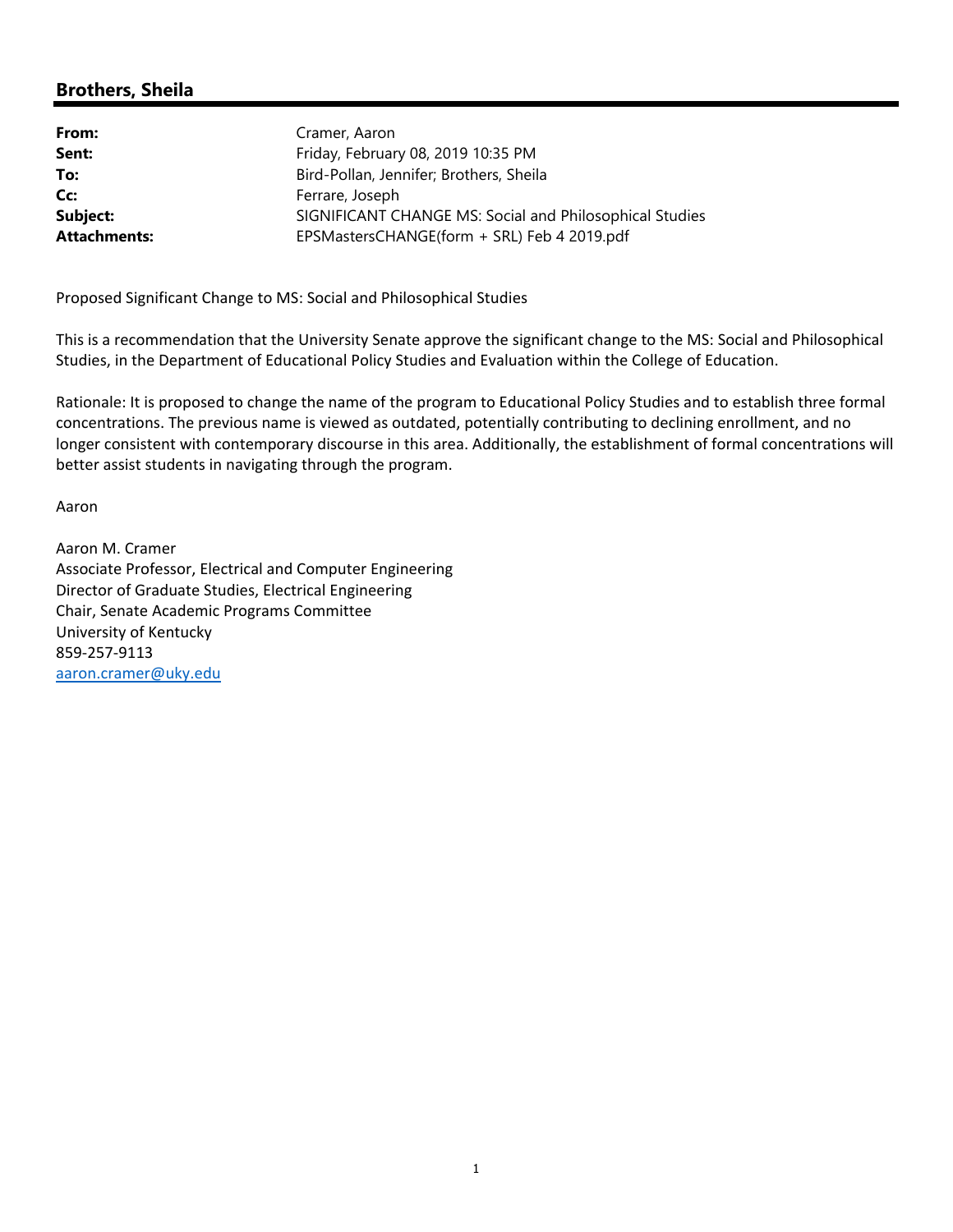#### **CHANGE MASTERS DEGREE PROGRAM FORM**

#### **1. GENERAL INFORMATION**

| College:                                                                                                                                                            | Education                                                                                                |                                                              | Department:                 |  | Educational Policy Studies & Evaluation (EPE) |                                   |  |  |
|---------------------------------------------------------------------------------------------------------------------------------------------------------------------|----------------------------------------------------------------------------------------------------------|--------------------------------------------------------------|-----------------------------|--|-----------------------------------------------|-----------------------------------|--|--|
| Social and Philosophical<br><b>Current Major Name:</b><br><b>Studies</b>                                                                                            |                                                                                                          |                                                              | <b>Proposed Major Name:</b> |  |                                               | <b>Educational Policy Studies</b> |  |  |
| M.S.<br>M.S.<br><b>Current Degree Title:</b><br>Proposed Degree Title:                                                                                              |                                                                                                          |                                                              |                             |  |                                               |                                   |  |  |
| Concentrations: 1. Social &<br>Formal Option(s):<br>Proposed Formal Option(s):<br>None<br>Political; 2. Philosophical &<br>Historical; 3. Cultural &<br>Comparative |                                                                                                          |                                                              |                             |  |                                               |                                   |  |  |
| Specialty Fields w/in<br>Formal Option:                                                                                                                             |                                                                                                          | <b>Proposed Specialty Fields</b><br>w/in Formal Options:     |                             |  |                                               |                                   |  |  |
|                                                                                                                                                                     |                                                                                                          | Date of Contact with Institutional Effectives <sup>1</sup> : |                             |  |                                               | 8/31/2018                         |  |  |
|                                                                                                                                                                     | 2017/18, P. 2<br>CIP Code <sup>1</sup> :<br>Bulletin (yr & pgs):<br>Today's Date:<br>9/6/2018<br>13.0901 |                                                              |                             |  |                                               |                                   |  |  |
| N <sub>0</sub><br>Accrediting Agency (if applicable):                                                                                                               |                                                                                                          |                                                              |                             |  |                                               |                                   |  |  |
| Specific Date <sup>2</sup> :<br>Semester following approval.<br>Requested Effective Date:<br>IХI<br>OR                                                              |                                                                                                          |                                                              |                             |  |                                               |                                   |  |  |
|                                                                                                                                                                     | Phone:<br>859-257-9884<br>Email:<br>joseph.ferrare@uky.edu<br>Dept. Contact Person:<br>Joseph Ferrare    |                                                              |                             |  |                                               |                                   |  |  |

#### **2. CHANGE(S) IN PROGRAM REQUIREMENTS**

|                |                                                                                      | Current                    | Proposed                     |
|----------------|--------------------------------------------------------------------------------------|----------------------------|------------------------------|
|                |                                                                                      |                            |                              |
| $\mathbf{1}$ . | Number of transfer credits allowed                                                   | 9 hours or 25% of course   | 9 hours or 25% of course     |
|                |                                                                                      | work                       | work                         |
|                | (Maximum is Graduate School limit of 9 hours or 25% of course work)                  |                            |                              |
|                |                                                                                      |                            |                              |
| 2.             | Residence requirement (if applicable)                                                | No                         | No                           |
|                |                                                                                      |                            |                              |
| 3.             | Language(s) and/or skill(s) required                                                 | Yes, Graduate School TOEFL | Yes, Graduate School TOEFL   |
|                |                                                                                      | requirements               | requirements                 |
|                |                                                                                      |                            |                              |
| 4.             | <b>Termination criteria</b>                                                          | 2 terms without progress   | 2 terms without progress may |
|                |                                                                                      | may result in termination  | result in termination        |
|                |                                                                                      |                            |                              |
| 5.             | Plan A Degree Plan requirements <sup>3</sup> (thesis)                                | N <sub>0</sub>             | $N_{O}$                      |
|                |                                                                                      |                            |                              |
| 6.             | Plan B Degree Plan requirements <sup>3</sup> (non-thesis)                            | Yes                        | Yes                          |
|                |                                                                                      |                            |                              |
| 7.             | Distribution of course levels required                                               | At least one-half must be  |                              |
|                |                                                                                      | 600+ level & two-thirds    | At least one-half must be    |
|                |                                                                                      | must be in organized       | 600+ level & two-thirds must |
|                |                                                                                      | courses.                   | be in organized courses.     |
|                | (At least one-half must be at 600+ level & two-thirds must be in organized courses.) |                            |                              |

<sup>&</sup>lt;sup>1</sup> Prior to completing out this form, you MUST contact Institutional Effectiveness, which can provide you with the CIP [\(OSPIE@l.uky.edu](mailto:OSPIE@l.uky.edu) or 257-1962).

<sup>&</sup>lt;sup>2</sup> Program changes are typically made effective for the semester following approval. No changes will be made effective until all approvals are received.

<sup>&</sup>lt;sup>3</sup> If there is only one plan for the degree, plans involving a thesis (or the equivalent in studio work, etc.) should be discussed under Plan A and those not involving a thesis should be discussed under Plan B.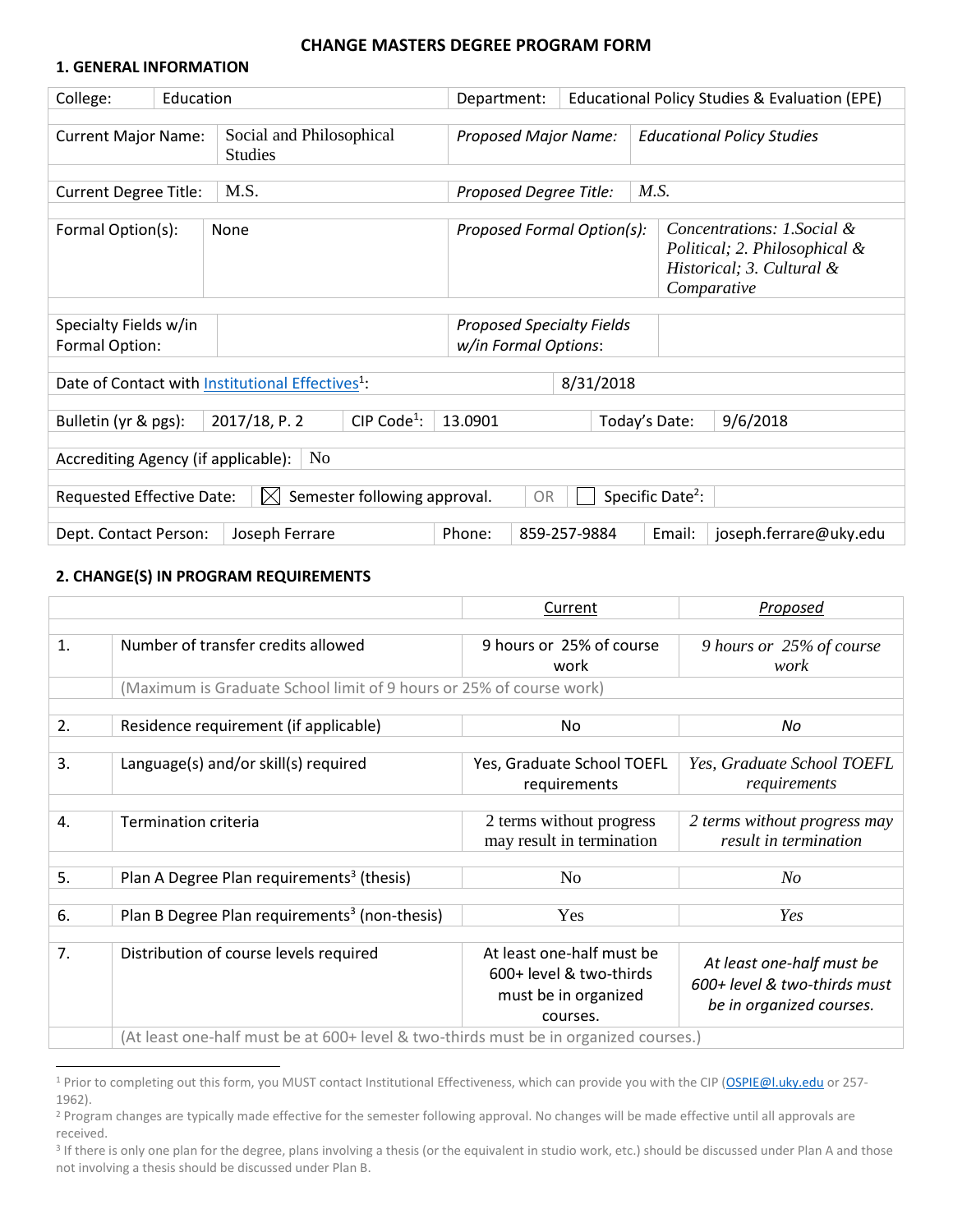### **CHANGE MASTERS DEGREE PROGRAM FORM**

 $\Gamma$ 

| 8.  | Required courses (if applicable)                                                                                                                                                                                                        | EPE601 (1-credit)                                                                                                                                                  | EPE601 (1-credit), EPE602,<br>EPE640, EPE665                                                                                                                                                                                                                                                                                                                                                                                                                                                                                                                                                                                                                                                                                                                                                                                                                                                                                                                                                                                                       |  |  |
|-----|-----------------------------------------------------------------------------------------------------------------------------------------------------------------------------------------------------------------------------------------|--------------------------------------------------------------------------------------------------------------------------------------------------------------------|----------------------------------------------------------------------------------------------------------------------------------------------------------------------------------------------------------------------------------------------------------------------------------------------------------------------------------------------------------------------------------------------------------------------------------------------------------------------------------------------------------------------------------------------------------------------------------------------------------------------------------------------------------------------------------------------------------------------------------------------------------------------------------------------------------------------------------------------------------------------------------------------------------------------------------------------------------------------------------------------------------------------------------------------------|--|--|
| 9.  | Required distribution of courses within<br>program (if applicable)                                                                                                                                                                      | EPE601 (1-credit)<br>Core courses (12 hours<br>minimum, no specified<br>courses)<br>Concentration (18 hours, no<br>specified courses except 6<br>hours within EPE) | Proseminar (1 hour,<br>EPE601);<br>Core courses (9 hours:<br>EPE602, EPE640, EPE665);<br>Concentration (9 hours<br>minimum within one of the<br>following concentrations:<br>Historical & Philosophical<br>Concentration - EPE628,<br>EPE651, EPE652, EPE 653,<br>or other historical or<br>philosophical courses<br>approved by the academic<br>advisor; Social & Political<br>Concentration - EPE525,<br>EPE603, EPE661, EPE670,<br>EPE675, or other social or<br>political courses approved by<br>the academic advisor;<br>Cultural & Comparative<br>Concentration - EPE554,<br>EPE555, EPE667, or other<br>cultural or comparative<br>courses approved by the<br>academic advisor;<br>Research methods: 9 hours<br>minimum, including 1 EPE<br>statistics course (EPE557 or<br>EPE558 or EPE660, or other<br>course approved by academic<br>advisor) and 1 EPE research<br>methods/evaluation course<br>(EPE620, EPE663, EPE797,<br>or other course approved by<br>academic advisor); Elective<br>$(3$ hours, approved by<br>academic advisor) |  |  |
| 10. | Final examination requirements                                                                                                                                                                                                          | Yes, Scholarly paper and<br>oral exam                                                                                                                              | Yes, scholarly paper and oral<br>exam                                                                                                                                                                                                                                                                                                                                                                                                                                                                                                                                                                                                                                                                                                                                                                                                                                                                                                                                                                                                              |  |  |
| 11. | Explain whether the proposed changes to the program (as described in sections 1 to 10) involve courses<br>offered by another department/program. Routing Signature Log must include approval by faculty of additional<br>department(s). |                                                                                                                                                                    |                                                                                                                                                                                                                                                                                                                                                                                                                                                                                                                                                                                                                                                                                                                                                                                                                                                                                                                                                                                                                                                    |  |  |
|     | No courses required by other departments                                                                                                                                                                                                |                                                                                                                                                                    |                                                                                                                                                                                                                                                                                                                                                                                                                                                                                                                                                                                                                                                                                                                                                                                                                                                                                                                                                                                                                                                    |  |  |
| 12. | List any other requirements not covered above?                                                                                                                                                                                          |                                                                                                                                                                    |                                                                                                                                                                                                                                                                                                                                                                                                                                                                                                                                                                                                                                                                                                                                                                                                                                                                                                                                                                                                                                                    |  |  |
|     | N/A                                                                                                                                                                                                                                     |                                                                                                                                                                    |                                                                                                                                                                                                                                                                                                                                                                                                                                                                                                                                                                                                                                                                                                                                                                                                                                                                                                                                                                                                                                                    |  |  |
|     |                                                                                                                                                                                                                                         |                                                                                                                                                                    |                                                                                                                                                                                                                                                                                                                                                                                                                                                                                                                                                                                                                                                                                                                                                                                                                                                                                                                                                                                                                                                    |  |  |
| 13. | Please explain the rationale for changes. If the rationale involves accreditation requirements, please include                                                                                                                          |                                                                                                                                                                    |                                                                                                                                                                                                                                                                                                                                                                                                                                                                                                                                                                                                                                                                                                                                                                                                                                                                                                                                                                                                                                                    |  |  |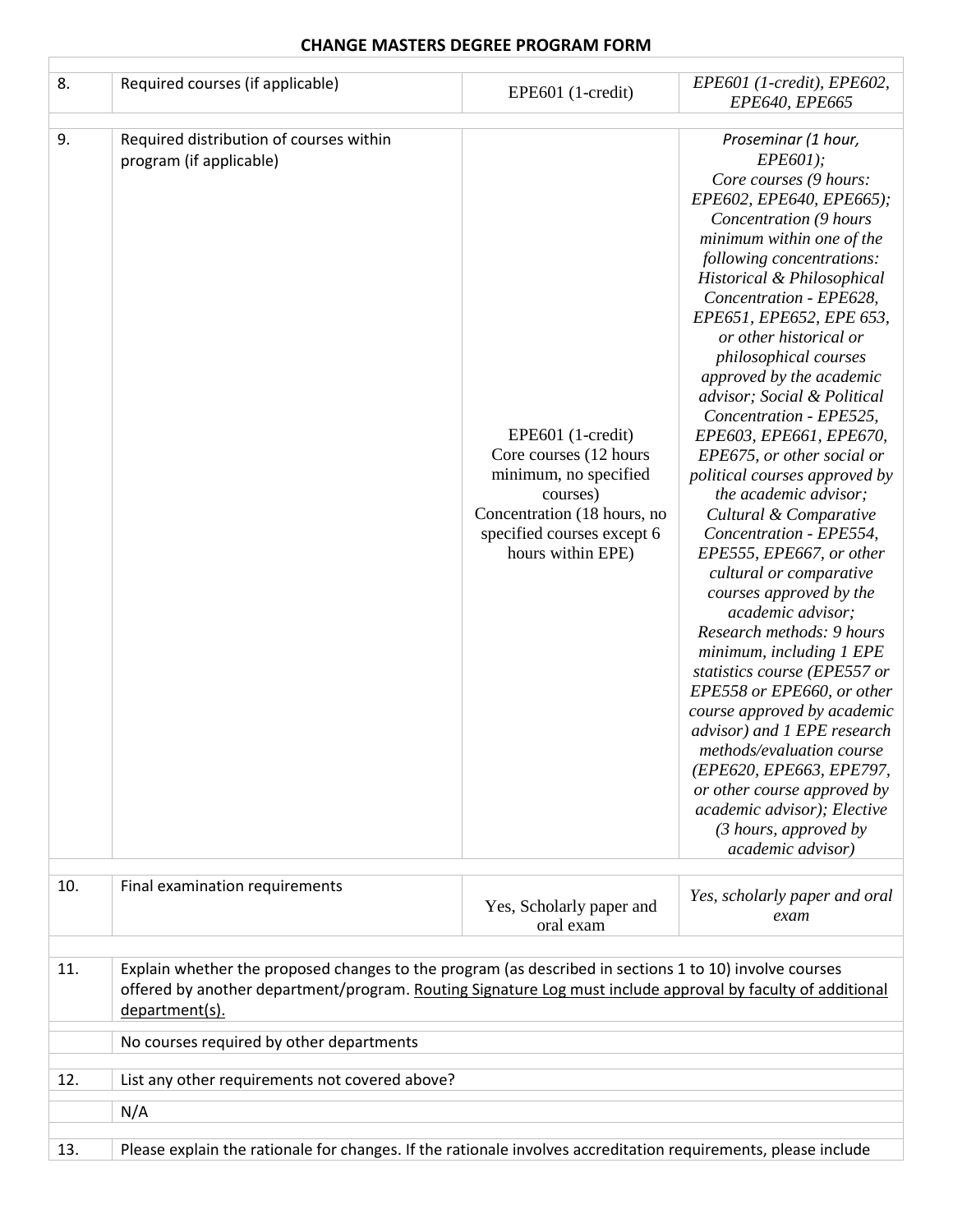| specific references to those requirements.                                                                    |
|---------------------------------------------------------------------------------------------------------------|
|                                                                                                               |
| This program has been experiencing declining enrollment in recent years. The department believes that this    |
| decline is due, in part, to an outdated program name and description that no longer reflects the contemporary |
| discourse surrounding educational policy studies.                                                             |
| In addition, student feedback has indicated that additional program structure (i.e., required courses) would  |
| provide students with a better understanding of the potential pathways through the program.                   |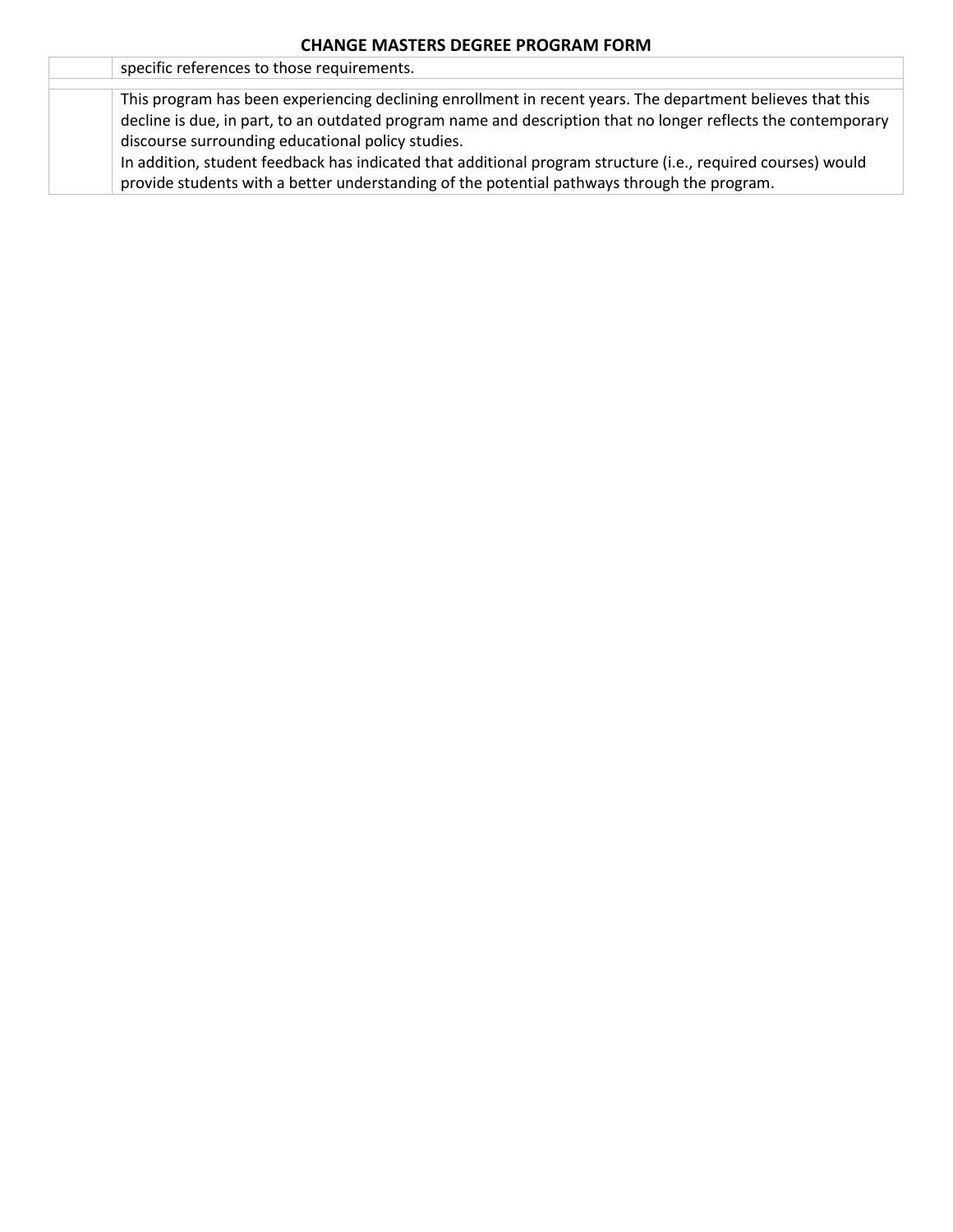## **CHANGE MASTERS DEGREE PROGRAM FORM**

Signature Routing Log

#### **General Information:**

Proposal Name: EPE M.S. Program Change

| Proposal Contact Person Name: | Joseph Ferrare | Phone: 859-257-<br>9884 | Email: joseph.ferrare@uky.edu |
|-------------------------------|----------------|-------------------------|-------------------------------|
|-------------------------------|----------------|-------------------------|-------------------------------|

INSTRUCTIONS:

Identify the groups or individuals reviewing the proposal; note the date of approval; offer a contact person for each entry; and obtain signature of person authorized to report approval.

#### **Internal College Approvals and Course Cross-listing Approvals:**

| <b>Reviewing Group</b>      | Date Approved | <b>Contact Person (name/phone/email)</b> | <b>Signature</b> |
|-----------------------------|---------------|------------------------------------------|------------------|
| Department of Educational   | 8-21-2018     | Kelly Bradley / 859-2570-4923 /          |                  |
| Policy Studies & Evaluation |               | kdbrad2@uky.edu                          |                  |
| COE Courses & Curriculum    | 10/04/18      | Jane Jensen / 257-1929 /                 |                  |
|                             |               | jane.jensen@email.uky.edu                |                  |
| College of Education        | 11/01/18      | Melody Noland / 3237482 /                |                  |
|                             |               | mnola01@email.uky.edu                    |                  |
|                             |               |                                          |                  |
|                             |               |                                          |                  |

## **External-to-College Approvals:**

| Council                             | <b>Date Approved</b> | Signature                  | <b>Approval of</b><br>Revision <sup>4</sup> |
|-------------------------------------|----------------------|----------------------------|---------------------------------------------|
| Undergraduate Council               |                      |                            |                                             |
| <b>Graduate Council</b>             | 12/17/18             |                            |                                             |
| <b>Health Care Colleges Council</b> |                      |                            |                                             |
| Senate Council Approval             |                      | University Senate Approval |                                             |

#### Comments:

 $\overline{a}$ 

<sup>4</sup> Councils use this space to indicate approval of revisions made subsequent to that council's approval, if deemed necessary by the revising council.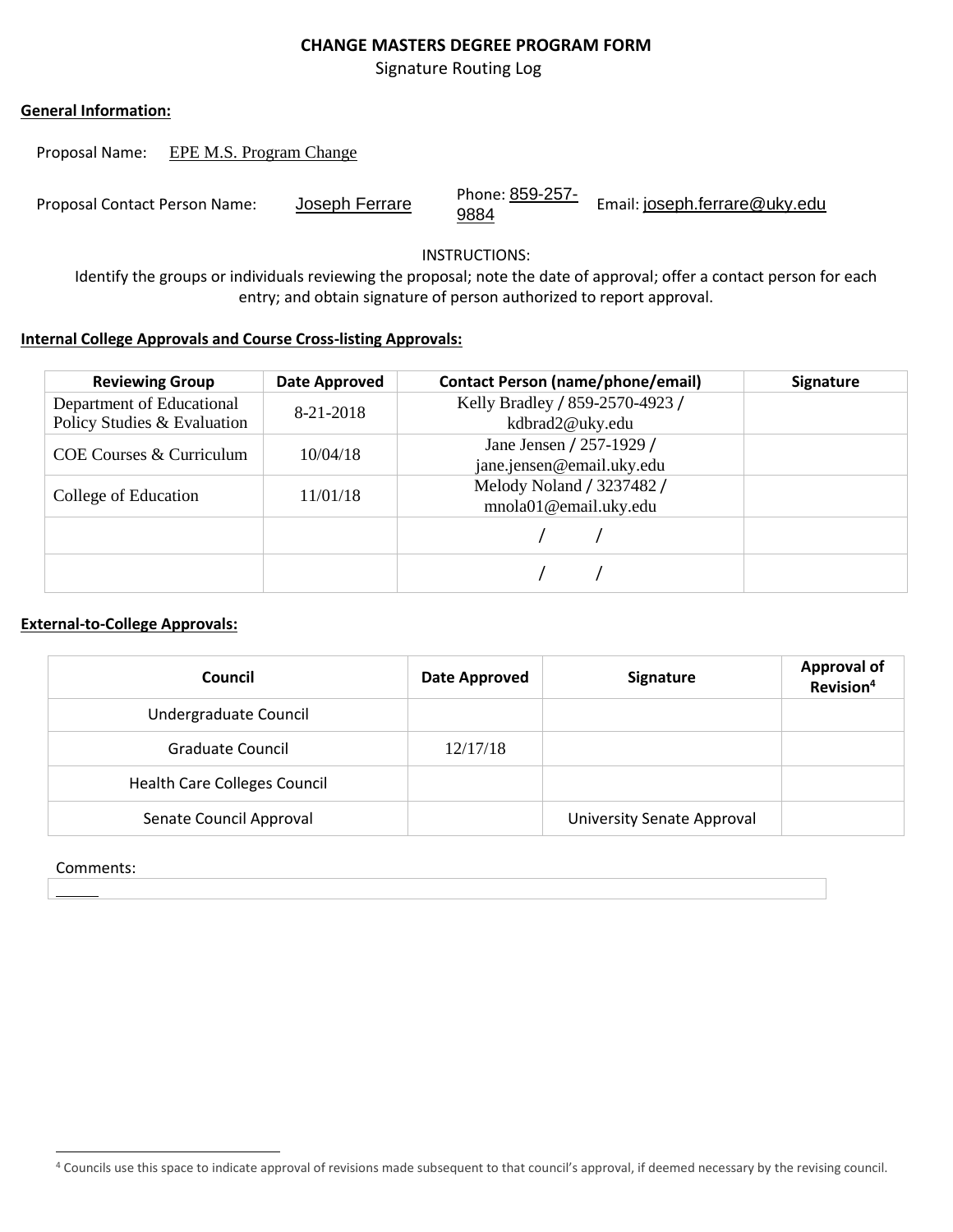#### **UNIVERSITY OF KENTUCKY Department of Educational Policy Studies and Evaluation**

### **M.S. DEGREE IN EDUCATIONAL POLICY STUDIES PROGRAM PLAN**

|         | <b>Course # Course Title</b> | Credits | Sem./Year/Grade |
|---------|------------------------------|---------|-----------------|
| EPE 601 | Pro-seminar                  |         |                 |

**Student Name: Name: Name: Name: Name: Name: Name: Name: Name: Name: Name: Name: Name: Name: Name: Name: Name: Name: Name: Name: Name: Name: Name: N** 

#### **Content Core:** *(9 credit hours)*

| <b>Course #</b> | <b>Course Title</b>                | <b>Credits</b> | Sem./Year/Grade |
|-----------------|------------------------------------|----------------|-----------------|
| EPE 602         | Social Policy Issues and Education |                |                 |
| EPE 640         | Philosophy of Education            |                |                 |
| EPE 665         | <b>Education and Culture</b>       |                |                 |

#### **Content Concentration:** *(minimum 9 credit hours in one specialization area)*

- *Historical & Philosophical* (EPE 628, EPE 651, EPE 652, EPE 653, or other historical or philosophical courses approved by the academic advisor)
- *Cultural & Comparative* (EPE 554, EPE 555, EPE 667, or other cultural or comparative courses approved by the academic advisor)
- *Social & Political* (EPE 525, EPE 603, EPE 661, EPE 670, EPE 675, or other social or political courses approved by the academic advisor)

| <b>Course # Course Title</b> | <b>Credits Sem./Year/Grade</b> |
|------------------------------|--------------------------------|
|                              |                                |
|                              |                                |
|                              |                                |
|                              |                                |

#### **Research Methods & Statistics:** *(minimum 9 credit hours)*

- One Research Methods/Evaluation Course (EPE 620, EPE 663, EPE 797, or other research methods/evaluation courses approved by academic advisor)
- One Statistics Course (EPE 557, EPE 558, EPE 660, or other statistics course approved by academic advisor)
- One Additional Course (any of above, EPE 522, EPE 619, EPE 621, EPE 763, or other course approved by academic advisor)

| Course # Course Title | <b>Credits Sem./Year/Grade</b> |
|-----------------------|--------------------------------|
|                       |                                |
|                       |                                |
|                       |                                |
|                       |                                |